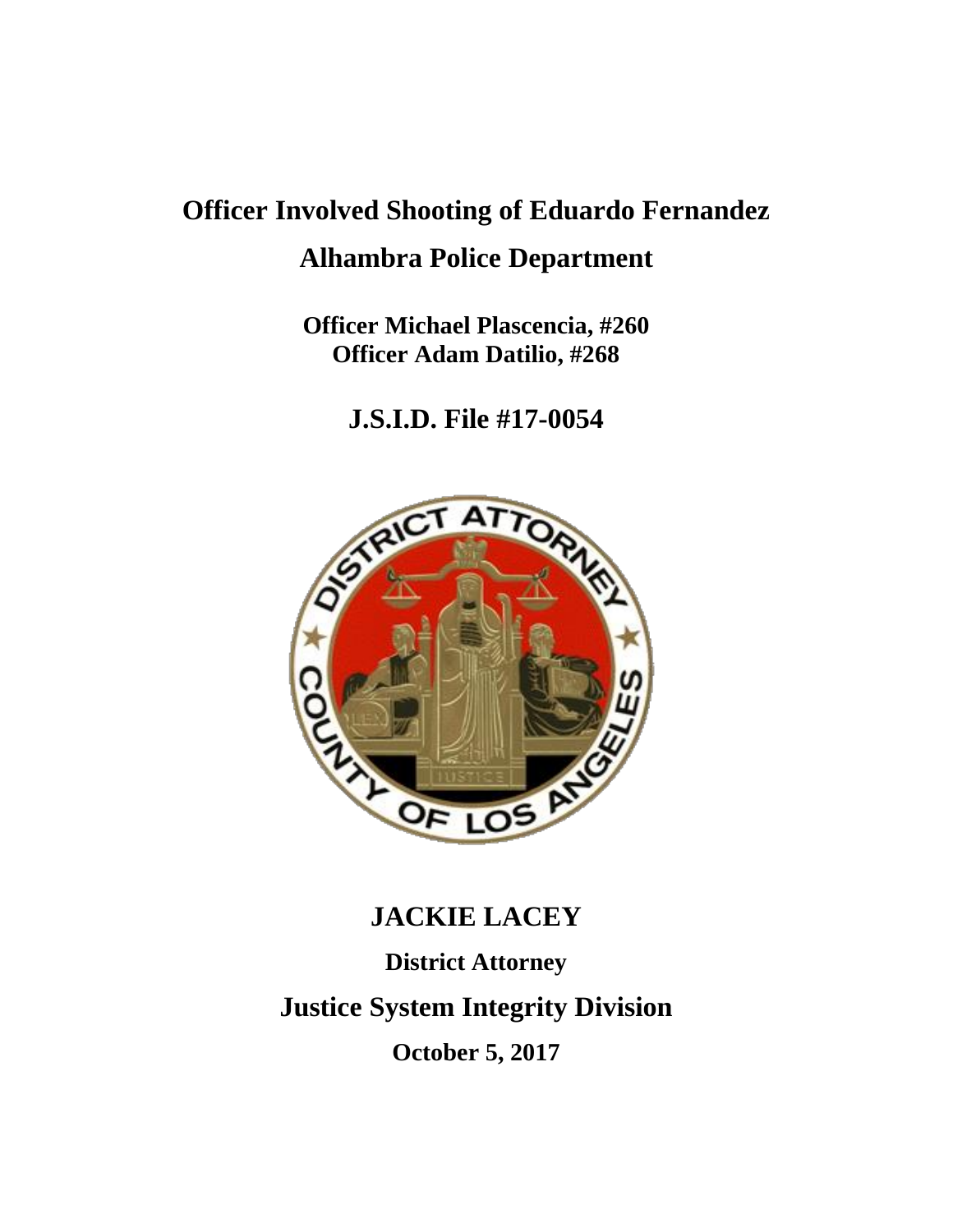#### **MEMORANDUM**

| TO:             | <b>CHIEF TIMOTHY VU</b><br>Alhambra Police Department<br>211 South First Street<br>Alhambra, California 91801 |
|-----------------|---------------------------------------------------------------------------------------------------------------|
|                 | CAPTAIN CHRISTOPHER BERGNER                                                                                   |
|                 | Los Angeles County Sheriff's Department                                                                       |
|                 | Homicide Bureau<br>1 Cupania Circle                                                                           |
|                 | Monterey Park, California 91755                                                                               |
| FROM:           | JUSTICE SYSTEM INTEGRITY DIVISION<br>Los Angeles County District Attorney's Office                            |
| <b>SUBJECT:</b> | Officer Involved Shooting of Eduardo Fernandez<br>J.S.I.D. File #17-0054<br>L.A.S.D. File #017-00017-3199-013 |
| DATE:           | October 5, 2017                                                                                               |

The Justice System Integrity Division of the Los Angeles County District Attorney's Office has completed its review of the January 27, 2017, fatal shooting of Eduardo Fernandez by Alhambra Police Department (APD) Officers Michael Plascencia and Adam Datilio. It is our conclusion that Officers Plascencia and Datilio acted in lawful self-defense and defense of others at the time each fired his weapon.

The District Attorney's Command Center was notified of this shooting on January 27, 2017, at approximately 9:05 p.m. The District Attorney Response Team responded to the location. They were given a briefing and walk-through of the scene by Los Angeles County Sheriff's Department (LASD) Lieutenant Steve Jauch.

The following analysis is based on reports, audio recorded interviews, transcripts of recorded interviews, radio traffic recordings, dash camera recordings, and photographs submitted to this office by the LASD – Homicide Bureau. No compelled statements were considered in this analysis.

#### **FACTUAL ANALYSIS**

On January 27, 2017, at approximately 7:25 p.m., Lisa F. called 9-1-1 to report that her son, Eduardo Fernandez, "just threatened my life and my husband's life right now." Lisa F. told the 9-1-1 operator her son said, "You better call the police right now and send an ambulance because they're gonna find a dead woman, a dead man, a dead dog, and a dead son." Lisa F. advised that Fernandez has a military background, indicated there are firearms locked in the master bedroom of their home, and said Fernandez pointed a handgun at Edmundo F., Lisa F.'s husband and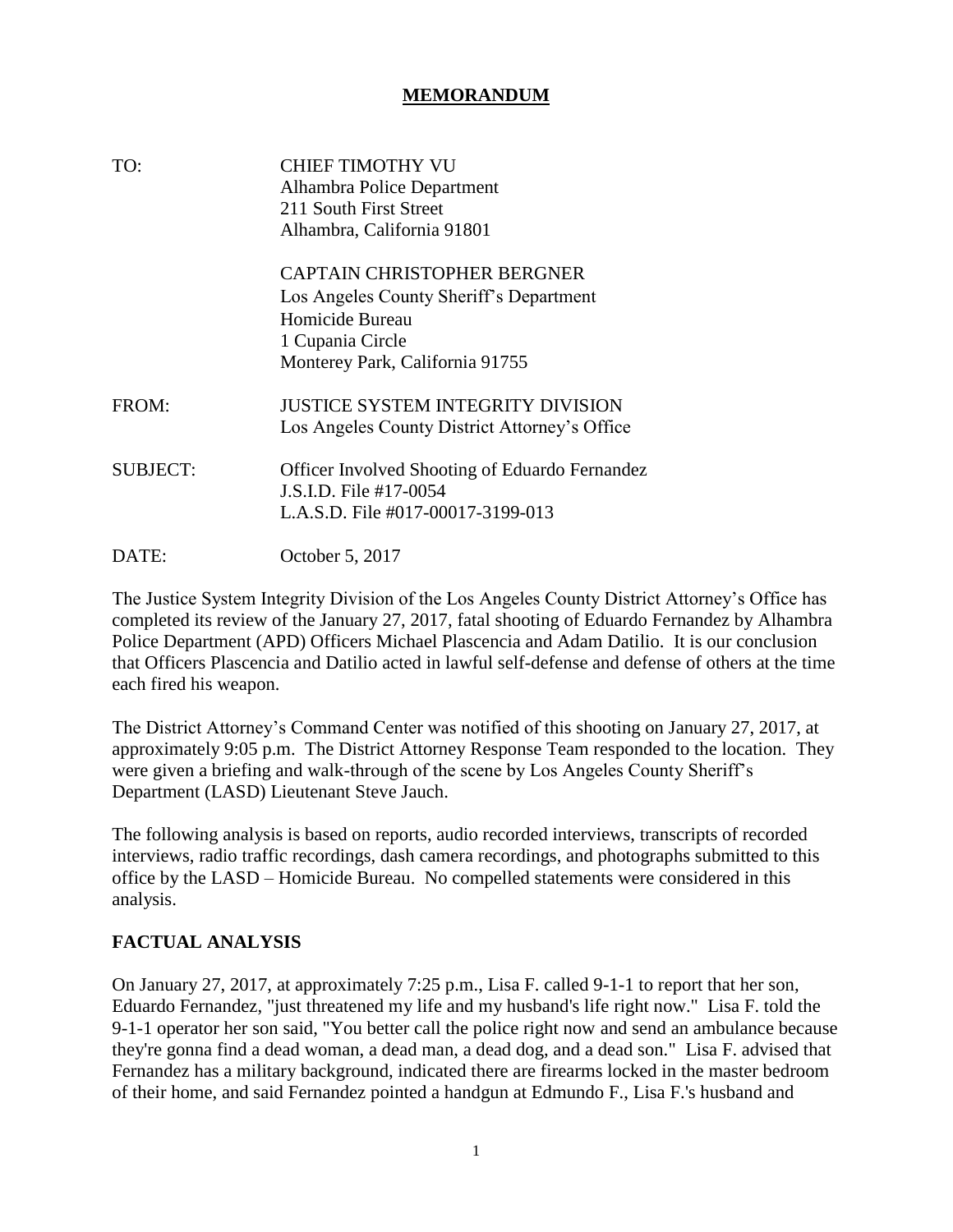Fernandez' father. Lisa F. identified the location of the occurrence as her residence at West Main Street.<sup>1</sup>

APD dispatch broadcast a radio call of a "domestic" involving Fernandez at West Main Street. The initial call indicated Fernandez threatened Lisa F. and Edmundo  $\overline{F}$ ., had a military background and PTSD, and advised there was a gun at the location. Shortly after this initial broadcast, APD dispatch warned that Fernandez had armed himself with a gun. APD dispatch continued to air information, including an update that Lisa F. heard a gunshot.

Several APD officers, including Officers Michael Plascencia and Adam Datilio, responded to the staging area: a Walgreens parking lot on Main Street located approximately .3 miles east of West Main Street.<sup>2</sup> While Plascencia and Datilio were in the parking lot waiting for their assignment, they heard gunshots coming from the vicinity of West Main Street. Plascencia told Corporal Gutierrez, the officer in charge, "We've got an active shooter now." Gutierrez directed officers to several locations to set up a containment.

Plascencia entered his patrol vehicle, left the parking lot, and drove through an alley to the southeast corner of Hampden Terrace and Main Street, across the street and slightly west of the target location.<sup>3</sup> Plascencia parked his patrol vehicle, exited holding his department issued AR-15 rifle, and took cover behind a Mercedes Benz sedan parked facing south on the east sidewalk of Hampden Terrace, south of Main Street. Plascencia looked northeast toward West Main Street and initially did not see anyone. Plascencia moved toward the body shop located east of the sedan. As he stood near the fence line of the body shop, Plascencia saw Fernandez standing in front of the residence near the open gate to the property. Fernandez was looking to his left and right, scanning the area. Fernandez' arms were at his side and Plascencia did not initially see anything in Fernandez' hands.

Fernandez looked at Plascencia and Plascencia believed they made eye contact. Fernandez raised his right arm in a motion consistent with pointing a pistol. Believing that "it's some type of pistol being raised in my direction," Plascencia began to retreat. As he did so, Plascencia saw a muzzle flash, heard a "pop," and believed Fernandez had fired a gun at him. Plascencia continued to move behind the sedan parked on the east sidewalk of Hampden Terrace and heard additional rounds being fired. As he moved, Plascencia broadcast he was taking rounds.

Plascencia stopped behind the rear wheel well of the parked sedan and took cover. Plascencia positioned himself to get a view of Fernandez without exposing his entire body to him. Plascencia could not initially locate Fernandez. As Plascencia continued to scan the area for Fernandez, Datilio arrived, parked his car, armed himself with his AR-15 rifle, and walked northbound, approaching Plascencia from the rear.<sup>4</sup> Plascencia spoke to Datilio and provided

 $\overline{\phantom{a}}$ 

<sup>1</sup> West Main Street is a single family residence located on the north side of Main Street.

<sup>&</sup>lt;sup>2</sup> Plascencia and Datilio were each working a single man unit, driving a marked black and white vehicle, and dressed in uniform. Both patrol vehicles were equipped with dash cameras which were activated during this incident. Both officers were wearing body worn video cameras. However, neither officer activated his body worn video during the incident.

<sup>&</sup>lt;sup>3</sup> Datilio spoke to Gutierrez for approximately one minute, left in his patrol vehicle, and responded to the same location as Plascencia.

<sup>4</sup> Datilio heard gunfire while driving to Plascencia's location. Datilio explained his concerns as follows: "One, [Fernandez is] either shooting into the air; two, he's shooting at people across the street, he's shooting at traffic or he's shooting at my partner, Officer Plascencia."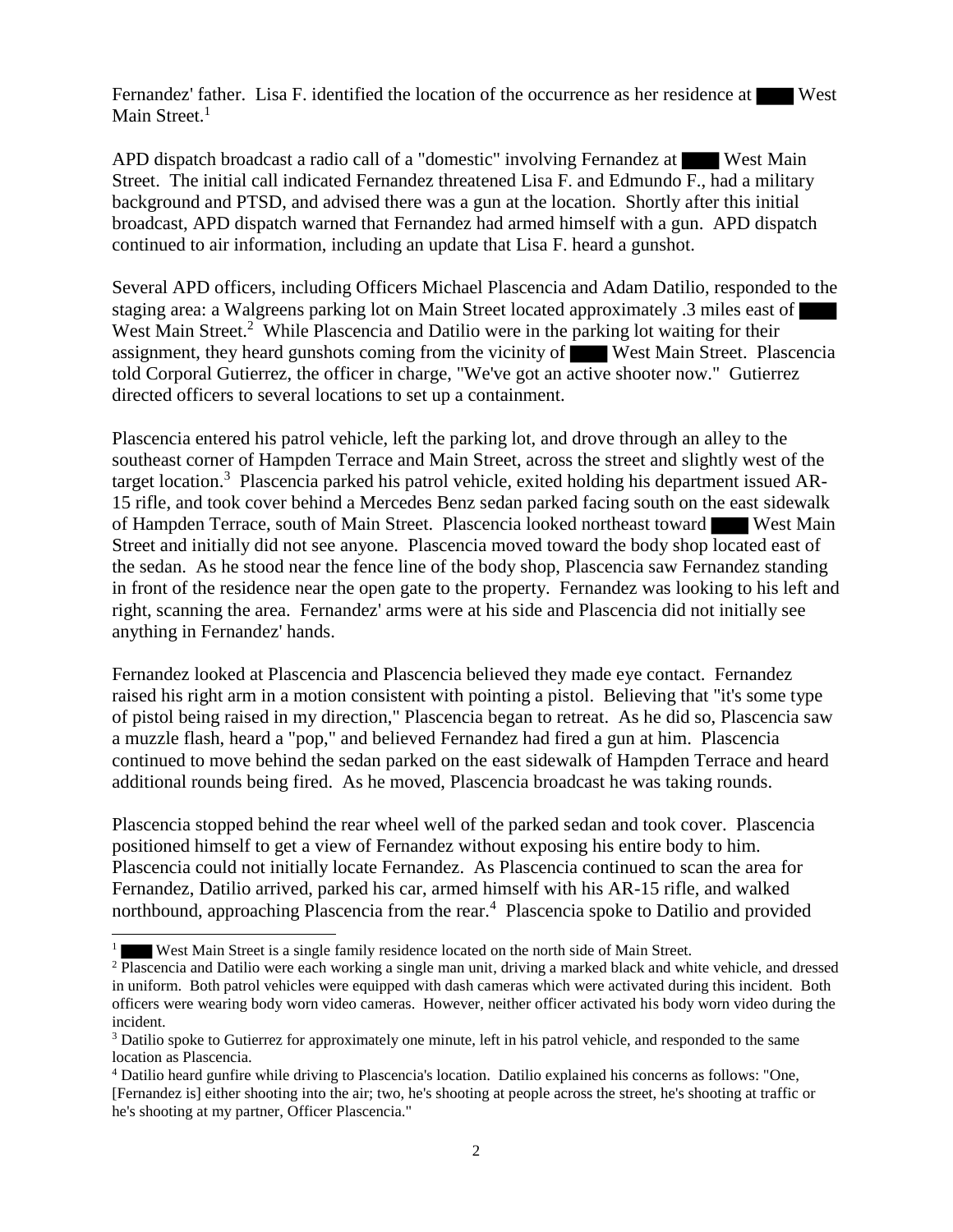Fernandez' last location. Plascencia then saw Fernandez move from a shadowed area to an area near the open gate to the property. As Plascencia looked through the sight on his rifle, he heard additional gunfire and believed Fernandez was firing his weapon at the officers or other individuals who were in the area.<sup>5</sup> Datilio also saw Fernandez move, focused his attention on him, heard gunfire, and saw muzzle flashes emanating from Fernandez' location. Datilio believed Fernandez was "either shooting at me or my partner or somebody that's on the sidewalk…" In response, Plascencia and Datilio discharged their rifles. As a result, Fernandez dropped to the ground.



*Figure 1- Photo depicting Plascencia and Datilio's view of Fernandez' location ( West Main Street) when they initially engaged him.*

Plascencia began to cross Main Street to approach Fernandez and Datilio followed. As Plascencia crossed the street, he transitioned from his rifle to his handgun. Plascencia saw Fernandez laying on his side "inches" from a handgun and a shotgun. Plascencia saw Fernandez lift his head and begin to reach for the handgun. $6\,$  In response, Plascencia discharged his duty weapon as he continued to advance toward Fernandez. Fernandez made one last "abrupt forward jerking movement" and Plascencia continued to fire his weapon. Fernandez "fell back," rolling from his side to face up. Plascencia held his fire, ran to Fernandez, and kicked the weapons away from him.<sup>7</sup>

Plascencia and Datilio handcuffed Fernandez and ensured paramedics were called. Once additional officers arrived, they assisted in clearing the residence. Fernandez was transported to Los Angeles County Hospital. Despite lifesaving attempts, Fernandez succumbed to his injuries at 9:08 p.m.

 $\overline{a}$ 

 $<sup>5</sup>$  Cars were driving along Main Street during this incident. The north side of Main Street is primarily residential.</sup> Apartments and businesses are located on the south side of Main Street. Genovese's Pizza, located southeast of Fernandez on Main Street, was open and serving customers.

<sup>6</sup> Datilio saw Fernandez "starting to move," but did not see Fernandez' handgun or shotgun until after Plascencia fired his handgun. Datilio explained he was focused on Fernandez, but was also scanning for traffic, people in the area, and "any other threat." Datilio described both weapons as within an arm's reach of Fernandez.

<sup>7</sup> Plascencia did not recall issuing any orders to Fernandez prior to discharging his duty weapons. Datilio recalled Plascencia yelling commands as they approached Fernandez on foot, prior to Plascencia firing his handgun.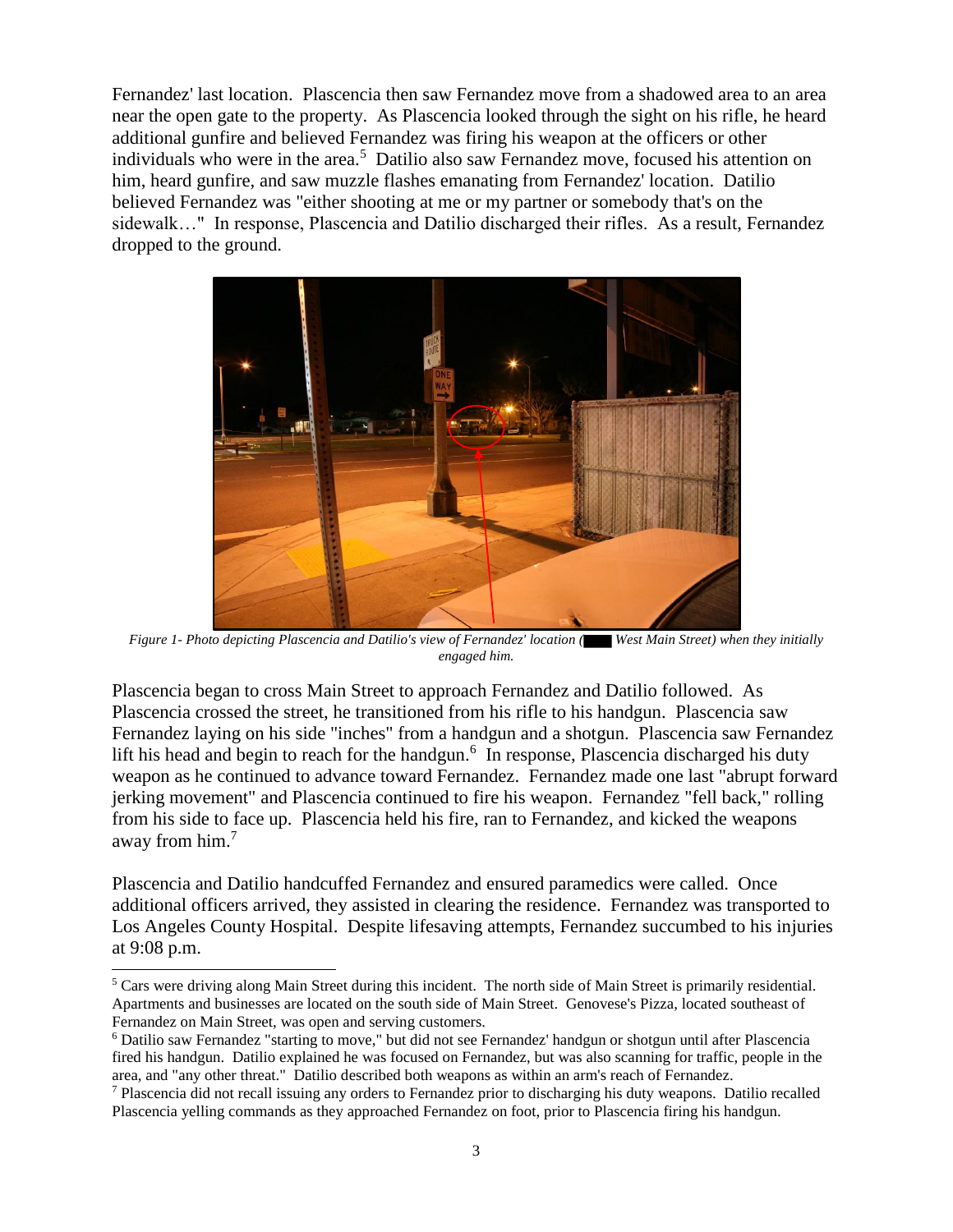On February 7, 2017, Deputy Medical Examiner Ajay Panchal, M.D., performed an autopsy on Fernandez. Dr. Panchal ascribed the cause of death as multiple gunshot wounds. Fernandez suffered five gunshot wounds, two of which were classified as fatal wounds. The first gunshot wound was to the back and was a fatal wound.<sup>8</sup> The path of this wound was left to right, back to front, and upward. A rifle caliber projectile was recovered and associated with this wound. The second gunshot wound was to the right abdomen, which exited and re-entered the right arm. The direction of this wound is left to right and upward. A .45 caliber projectile was recovered and associated with this wound. The third gunshot wound was to the left hip and was a fatal wound. The path of this wound was left to right and upward. A .45 caliber projectile was recovered and associated with this wound. The fourth gunshot wound was to the left leg. The path of this injury was left to right, back to front, and upward. A .45 caliber projectile was recovered and associated with this wound. The fifth gunshot wound was to the left leg. The path of this wound was left to right and upward. An analysis of Fernandez' blood noted the presence of alcohol and methamphetamine.

Plascencia was armed with a department issued AR-15 rifle and a Glock 21 .45 caliber handgun. Plascencia kept his rifle's magazine loaded with 30 rounds. After the incident, Plascencia's rifle contained 21 live rounds. Plascencia kept his handgun loaded with 18 rounds. After the incident, Plascencia's handgun was loaded with 13 rounds. Five .45 caliber cartridge casings were recovered on the asphalt of the westbound lanes of Main Street in front of West Main Street. The overall evidence suggests Plascencia fired his rifle nine times and his handgun five times.<sup>9</sup>

Datilio was armed with his department approved AR-15 rifle. After the incident, Datilio handed his rifle to Officer Chung, who immediately unloaded the rifle and removed the magazine to render it safe. At that time, Chung indicated the rifle was loaded with one live round in the chamber. Chung secured Datilio's rifle and magazine in his patrol vehicle next to his rifle's magazine. After the incident, Chung provided both magazines to investigators, as he was unable to distinguish between them. One rifle magazine contained 26 rounds and the other contained 28 rounds. Datilio regularly kept the magazine to his rifle loaded with 30 live rounds. The overall evidence suggests that Datilio fired his rifle three times.

Fernandez was armed with a .38 caliber revolver and Mossberg Maverick 12-gauge shotgun. Both weapons were recovered from the sidewalk in front of West Main Street. At the time the revolver was recovered, it contained three fired cartridges and three live cartridges. One of the live cartridges had a firing pin strike on the primer. At the time the shotgun was recovered, the chamber of the shotgun was empty and the magazine was loaded with five 12-gauge shotgun shells.

 $\overline{\phantom{a}}$ 

<sup>&</sup>lt;sup>8</sup> The numbering of the gunshot wounds is arbitrarily sequenced and not indicative of the order in which the wounds were received.

<sup>9</sup> Twelve rifle casings were recovered in the area of Hampden Terrace and Main Street. Collectively, the officers fired twelve rounds, although the number of times each officer fired his rifle has not been conclusively determined.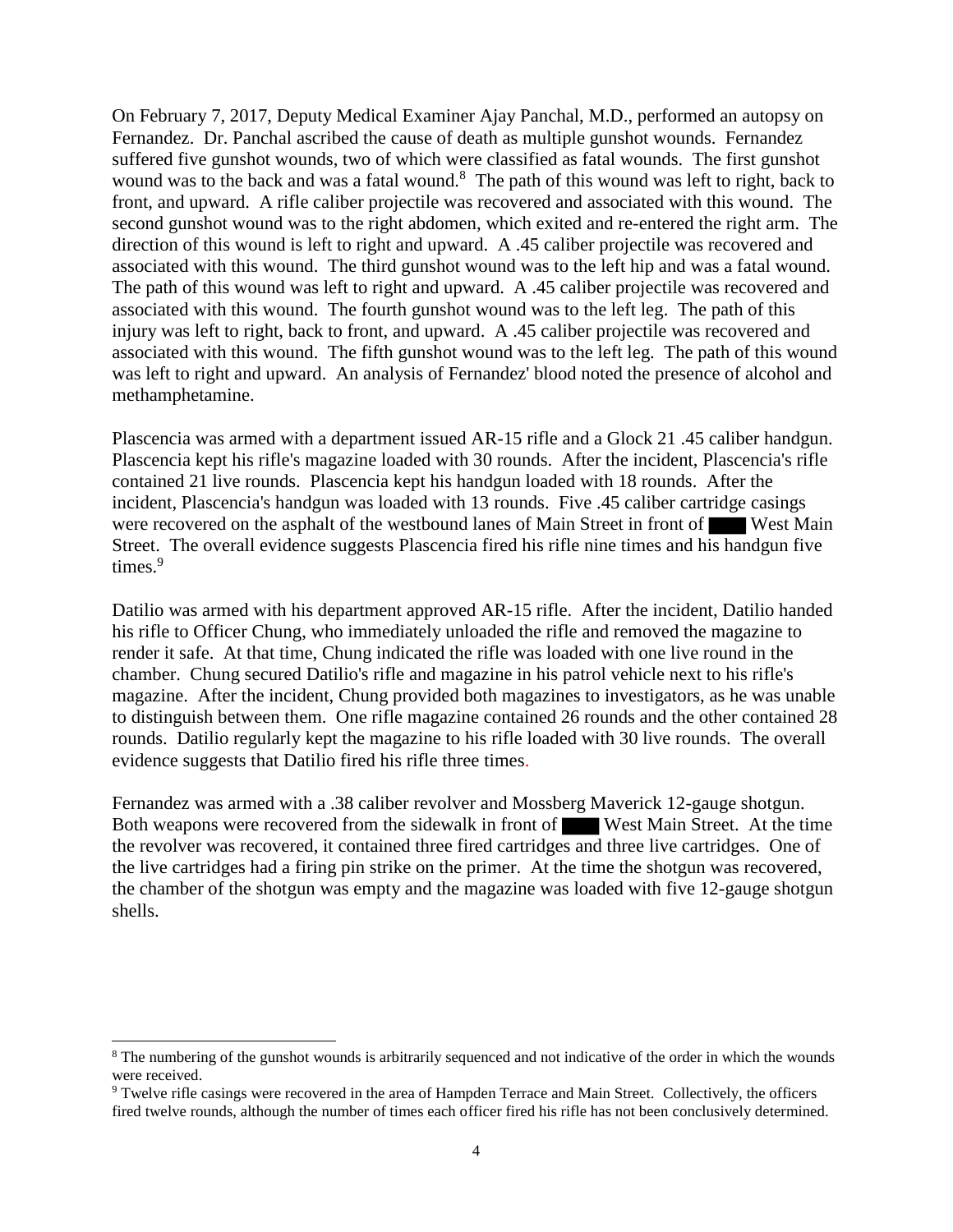

*Figure 2- Fernandez' shotgun and revolver recovered from the sidewalk.*

Numerous live and expended .38 caliber rounds and/or live and expended shotgun shells and wads were recovered on the sidewalk, on the patio, inside the house, and at other locations on the property.<sup>10</sup> Twenty-three live .38 caliber bullets and a live shotgun shell were clustered together on the sidewalk in front of West Main Street. The north facing glass window to a U-Haul business located on the southwest corner of Hampden Terrace and Main Street sustained a bullet hole. A U-Haul truck and a U-Haul van parked in the parking lot of the U-Haul business each sustained a gunshot impact. A fired bullet was recovered near the right front tire of the truck and another fired bullet was recovered from inside the van. Both bullets were analyzed and found to have been fired from Fernandez' .38 caliber revolver.

Both officers' patrol vehicles were equipped with dash cameras which were activated during the incident. Plascencia parked his vehicle on Hampden Terrace facing north, south of Main Street. This dash camera recorded part of the officers' actions, but did not capture Fernandez.<sup>11</sup> Plascencia exited his patrol car holding a rifle. He took cover facing north near a sedan parked on the east sidewalk of Hampden Terrace. Approximately 20 seconds later, he walked eastbound, out of the camera's view. Sixteen seconds later, he came into view as he quickly traveled westbound through parked cars and then northbound, taking cover and kneeling behind the sedan. Datilio arrived and joined Plascencia. Approximately 25 seconds later, both officers began to travel northbound, out of the camera's view. The dash camera recording does not contain audio.

 $\overline{a}$ 

 $10$  Fourteen expended shotgun shells and ten expended .38 caliber cartridges were located on or near the property.

<sup>&</sup>lt;sup>11</sup> Datilio parked his car facing westbound. As such, his camera did not capture any of the incident.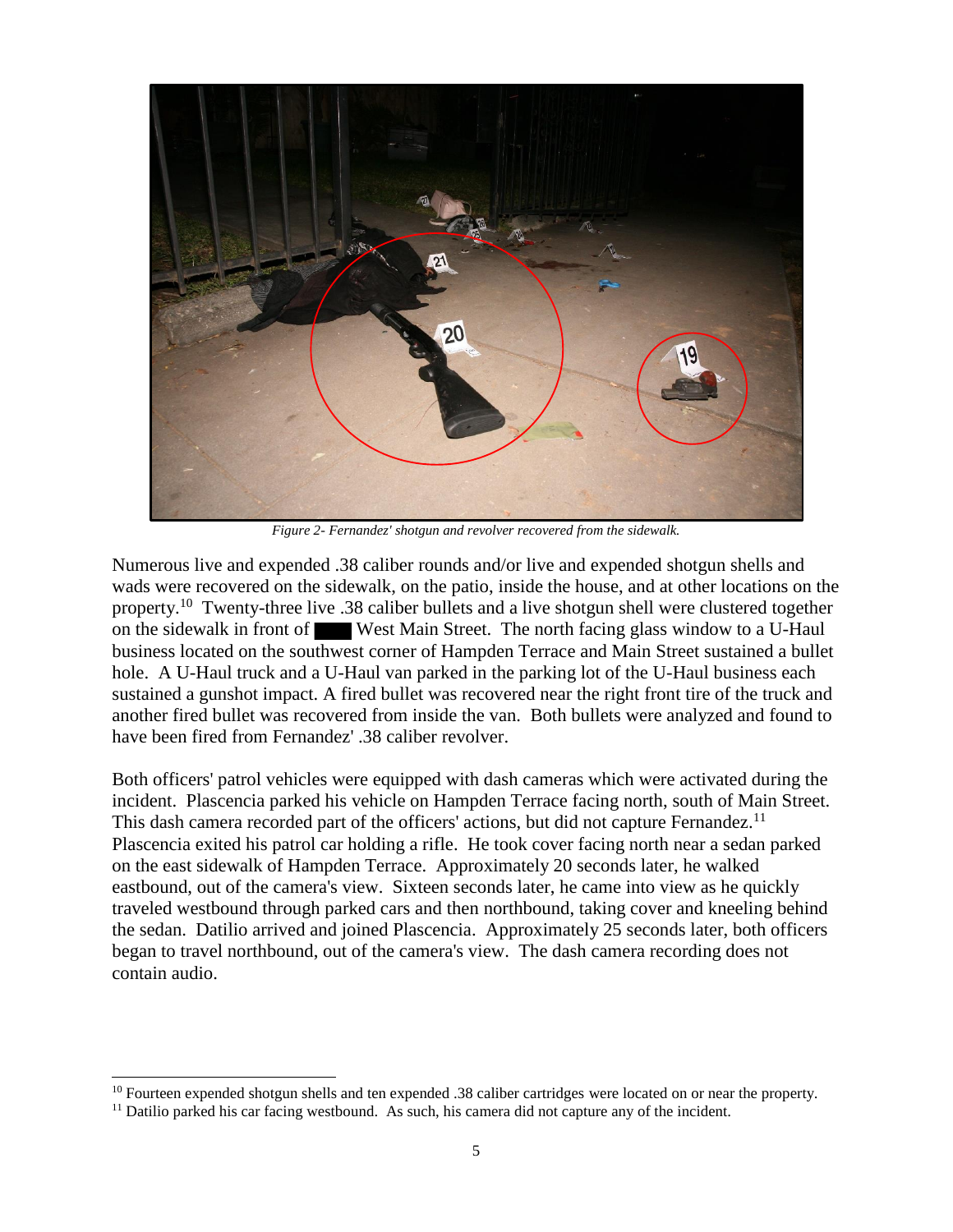

*Figure 3- Dash camera showing Plascencia using the sedan for cover.*



*Figure 4- Dash camera showing both officers using the sedan for cover.*



*Figure 5- Dash camera showing both officers stand and approach Fernandez.*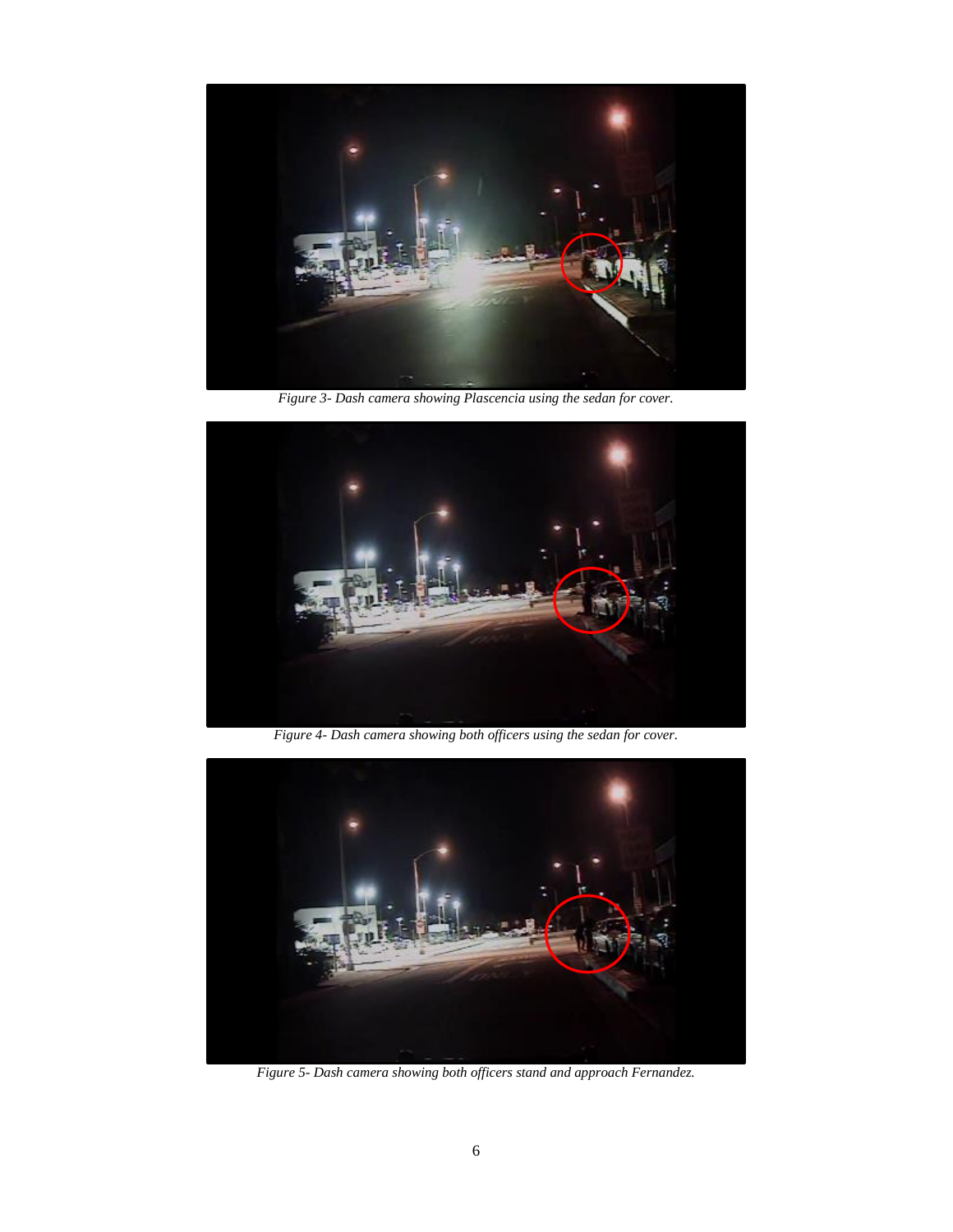A cell phone recording taken by a passenger in a car travelling westbound on Main Street depicted some of the officers' actions. The officers are first seen taking cover near a parked vehicle when gunshots are heard. The officers respond by firing multiple rounds from their rifles in a northerly direction. The officers then proceed across Main Street, heading in the direction of West Main Street. As the officers get closer to the residence, they are difficult to see due to the dark lighting. Five additional gunshots are heard.



*Figure 6- Cell phone video showing the officers as they take cover.*



*Figure 7- Cell phone video showing the officers as they approach Fernandez*

Randolph M. was sitting outside at Genovese's Pizza with his friends Marco C., Ruben A., and Joe H. when he heard several gunshots. Randolph M. initially believed the shots emanated from a distance away. Several people approached him and said, "Some guy's shooting at us!" Randolph M. looked across Main Street and saw Fernandez walk towards a house. Fernandez entered the house and Randolph M. heard additional gunshots coming from inside the residence. Fernandez exited the house holding "a shotgun on his left and a handgun on the right." Fernandez started firing the handgun "everywhere." Fernandez went inside the house a second time and Randolph M. again heard gunfire coming from inside the location. Fernandez came outside still holding both guns and fired at least four rounds toward the U-Haul business. Randolph M. then heard "a high-powered rifle" being fired from the area of the U-Haul business. Fernandez was hit by the gunfire and "grabbed his chest and turn [sic] around and he fell on the floor." As he fell, Fernandez dropped both weapons. Randolph M. saw two police officers running across the street from the area of the U-Haul business towards Fernandez. The officer who was ahead pulled out a handgun and fired several rounds "toward the guy that was on the floor." At the time the officer fired his handgun, Randolph M. could only see the lower half of Fernandez' body. The officers arrived at Fernandez' location, moved the guns, and handcuffed Fernandez.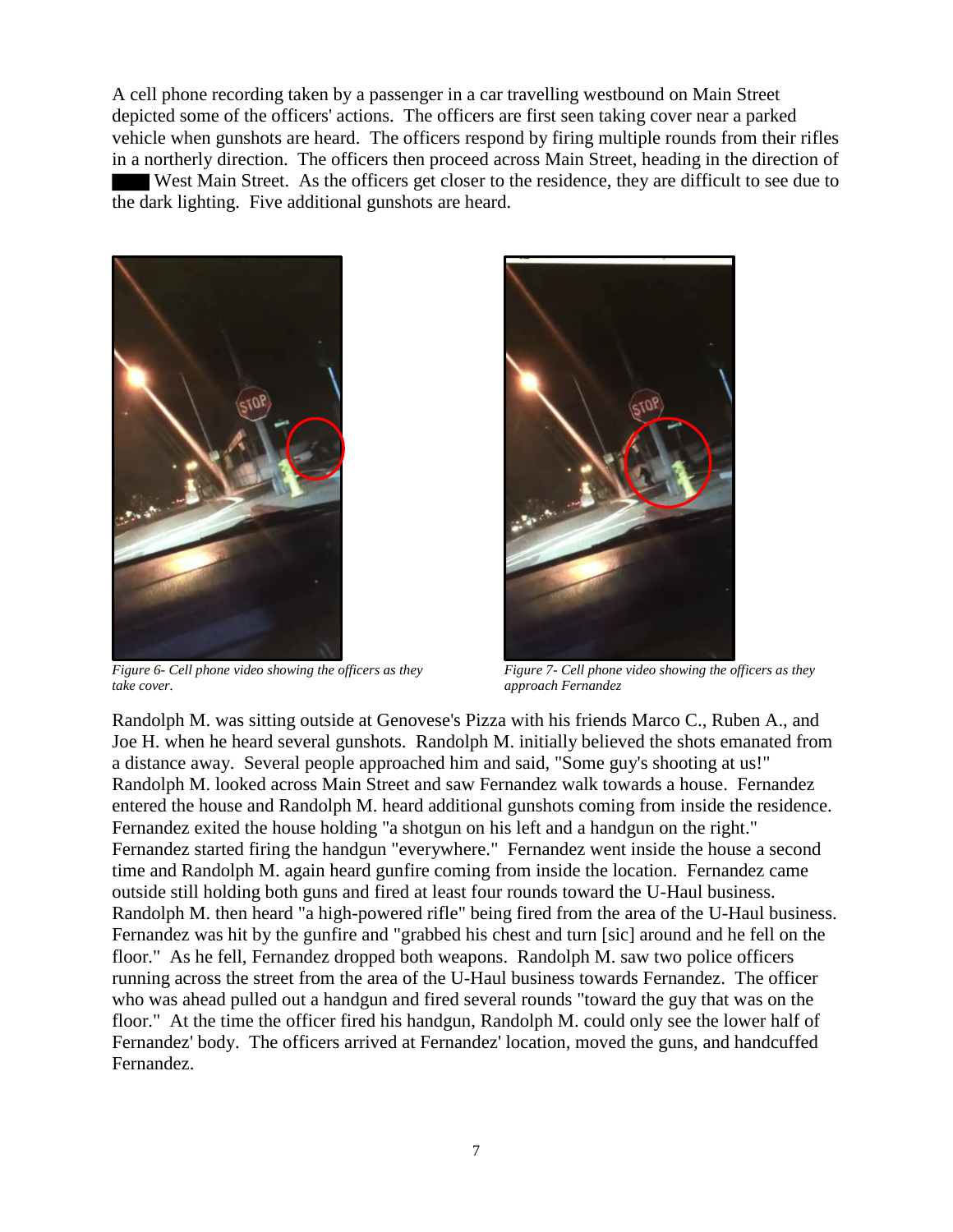Ruben A. was sitting outside at Genovese's Pizza when he heard gunfire. The gunfire sounded as if it was coming from north of his location. Other customers ran to his location and said, "This guy's shooting at us!" Ruben A. initially took cover, but looked across Main Street when there was a break in the gunfire. Ruben A. saw Fernandez holding a handgun and "just firing…everywhere, anywhere, randomly." Fernandez went inside the house, came back outside, and began firing the gun again. Ruben A. explained, "When cars were passing by, he would actually shoot at the cars." Ruben A. heard "returned [sic] fire." Fernandez "turned around and ran back and that's when just I seen [sic] his body fall." Ruben A. saw two police officers running north towards Fernandez. Ruben A, did not hear any more gunfire.<sup>12</sup>

Mario V. was at his home on the south side of Main Street when he heard gunfire coming from the north side of Main Street.<sup>13</sup> Mario V. looked out his window and saw Fernandez standing outside his home firing a long gun. Fernandez was shooting the gun "straight out across the street, up in the air, down..." Fernandez stopped briefly and Mario V. walked out of his home. Mario V. saw Fernandez standing outside his gate. Fernandez began shooting at cars driving by his location. Mario V. went back inside and dialed 9-1-1. As Mario V. was waiting to speak with a 9-1-1 operator, he heard yelling from outside. Mario V. saw two police officers walking in a northeast direction, towards Fernandez. Mario V. saw at least one officer fire his weapon, but indicated, "[Fernandez] was firing at them too." Fernandez fell to the ground. Mario V. did not hear any additional gunfire, but saw the officers move "the weapon away from him."

Lilian C. was inside her home when she heard gunshots.<sup>14</sup> She went outside and walked around the corner. As she did so, she saw Fernandez. Fernandez told her, "Do not come over here! Go back!" Fernandez had something "long" in his hand, but Lilian C. "couldn't really tell what it was." Lilian C. began walking backwards towards her home and saw Fernandez fire a weapon towards the ground. Lilian C. was scared and ran back to her home.

Lisa F. and Edmundo F. spoke to investigators after the incident. Both indicated Fernandez was a veteran of the United States Marine Corps. After Fernandez was discharged, he returned to his parents' home. When Fernandez returned from the Marines, both Lisa F. and Edmundo F. believed Fernandez was an alcoholic and suffering from PTSD. Fernandez had threatened to kill himself several times, and Lisa F. and Edmundo F. previously called the police to their home to assist them with Fernandez.<sup>15</sup> Lisa F. and Edmundo F. had placed a lock on their master bedroom door because Edmundo F. kept his revolver and shotgun in that bedroom and, according to Edmundo F., "I just didn't trust him going into my room."

 $\overline{a}$ 

<sup>&</sup>lt;sup>12</sup> Marco C. and Joe H. also observed part of the incident. After hearing gunshots, Marco C. ran behind a brick column. He did not see who was firing the gun initially, but did hear the officer involved shooting. After hearing "a bunch" of gunshots volleying back and forth, Marco C. saw two officers crossing Main Street. Marco C. saw the officers approach Fernandez, who was on the ground, and "kick something." Joe H. heard gunshots and saw Fernandez across the street "shooting everywhere." Joe H. moved back and dialed 9-1-1. As the incident unfolded, Joe H. was on the phone with the 9-1-1 operator. Joe H. saw two officers cross the street "not even taking cover" and approach Fernandez. Of the officers, Joe H. said, "The last thing that they were thinking about was their own personal safety. I think they were just thinking about the rest of us…they just walked right into hellfire." <sup>13</sup> Mario V.'s home is directly south of West Main Street.

 $14$  Lilian C. lives on Huntington Drive, just around the corner from Fernandez' home.

<sup>&</sup>lt;sup>15</sup> Records provided document APD responded to their home on May 10, 2015; February 17, 2016; August 5, 2016; August 18, 2016; January 7, 2017; and January 12, 2017.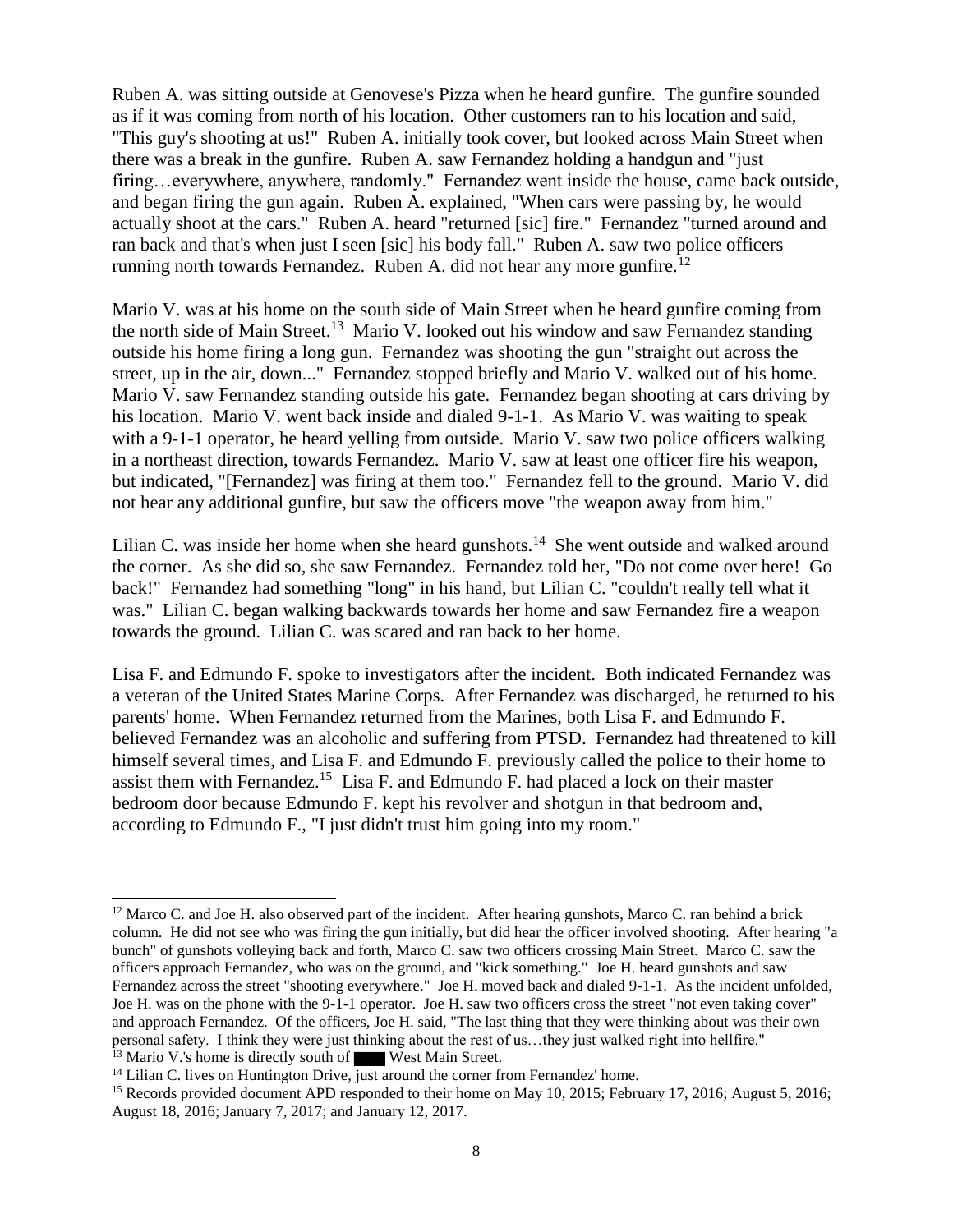On the date in question, Lisa F., Edmundo F., and Fernandez were watching a movie in their living room. Fernandez said he wanted to go for a walk and left. Fernandez returned with an expensive bottle of alcohol. Lisa F. was upset Fernandez spent so much money on alcohol and a verbal argument ensued. During the argument, Fernandez called Lisa F. a "bitch" and Edmundo F. told Fernandez to leave their home. Fernandez told them, "If you call the police, you make sure that you tell them to bring an ambulance…because there's going to be a dead woman, a dead man, and dead dog, and a dead son." Lisa F. walked outside the home with their dog and Edmundo F. remained in the home. Fernandez motioned toward his rear pants pocket and pulled Edmundo F.'s revolver from his pocket, showing the gun to Edmundo F. Fernandez walked towards the master bedroom. Edmundo F. began to walk to the front door of the house to exit. As he stood near the front door, Edmundo F. heard Fernandez rummaging through items in his room. Shortly after Edmundo F. exited the house, he heard gunshots emanating from inside.

After exiting the house, Lisa F. dialed 9-1-1 and told the police what had occurred. Lisa F. began walking away from the house and encouraged Edmundo F. to join her. Edmundo F. let Lisa F. walk ahead while he remained closer to their home. Edmundo F. saw police arrive at the location. While Fernandez was outside on the patio, he was "shooting up" into the air. Edmundo F. did not believe Fernandez saw the officers because he was looking up at the time. Edmundo F. saw an officer across the street point a rifle at Fernandez and fire. Fernandez was struck by gunfire and fell to the ground with part of his body landing on the sidewalk. The officers crossed the street, heading for Fernandez. As the officers got closer to Fernandez, an officer fired an additional three to four rounds at him. At the time the officer fired the additional three to four rounds, Edmundo F. believed Fernandez was moving "a little bit," and stated, "I don't know if [Fernandez] had his hand on the gun or what…" Lisa F. had walked eastbound, away from their house, and did not see the officer involved shooting.

#### **LEGAL ANALYSIS**

"The 'reasonableness' of a particular use of force must be judged from the perspective of a reasonable officer on the scene, rather than the 20/20 vision of hindsight…The calculus of reasonableness must embody allowance for the fact that police officers are often forced to make split-second judgments—in circumstances that are tense, uncertain, and rapidly evolving—about the amount of force that is necessary in a particular situation." *Graham v. Connor* (1989) 490 U.S. 386, 396-397.

According to the law in California, a person acted in lawful self-defense or defense of another if (1) he reasonably believed that he or someone else was in imminent danger of being killed or suffering great bodily injury; (2) he reasonably believed that the immediate use of deadly force was necessary to defend against that danger; and (3) he used no more force than was reasonably necessary to defend against that danger. CALCRIM No. 505. The People have the burden of proving beyond a reasonable doubt that a person did not act in lawful self-defense or defense of another. If the People fail to meet this burden, a jury must find the defendant not guilty. CALCRIM No. 3470.

Any peace officer who has reasonable cause to believe that the person to be arrested has committed a public offense may use reasonable force to effect the arrest, to prevent escape or to overcome resistance. Penal Code section 835a. California law permits the use of deadly force by police officers when necessary to affect the arrest of a person who has committed a forcible